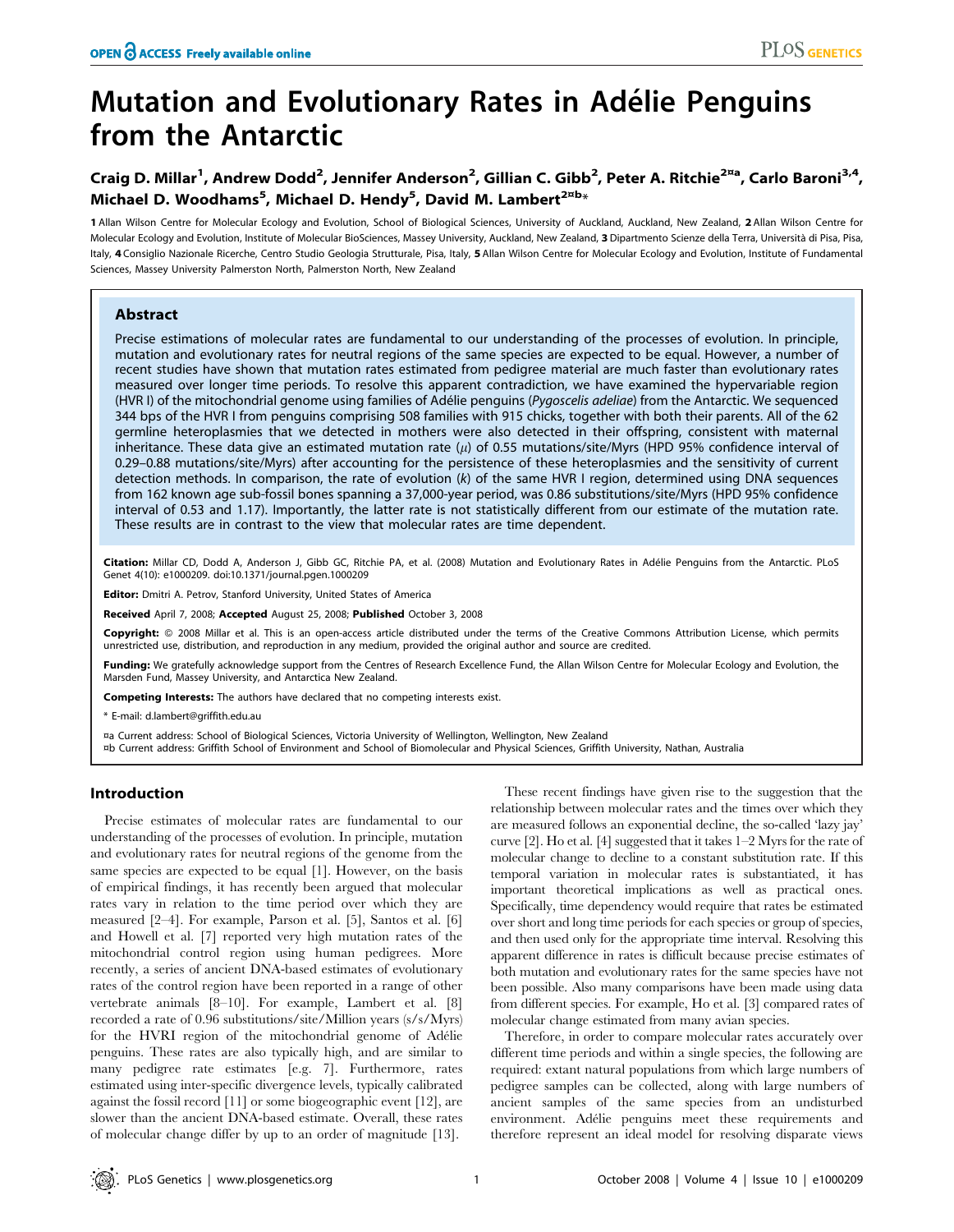#### Author Summary

Molecular evolutionary theory suggests that for neutral DNA sequences, rates of mutation and evolution should be equal. However, there has been considerable variation in empirical estimates of rates of molecular change in vertebrate animals, even for the same regions of the mitochondrial genome. A difficulty is that evolutionary rates estimated from ancient DNA and short-term mutation rates are not available for the same species. We present data on the rate of mutation of the mitochondrial hypervariable region in Adélie penguins from the Antarctic. All recorded mutations were heteroplasmic in mothers, and almost invariably, both genetic variants were passed to their offspring. We compared this rate of mutation to the rate of evolution estimated using serially preserved ancient remains. We show that these two estimates were not statistically different from each other.

about the time dependency of molecular rates. Using this species, it is possible to estimate both mutation and evolutionary rates for the same region of the genome precisely.

In Adélie penguins, breeding birds inhabit ice-free areas of the Antarctic coastline during the summer months. Adult pairs typically lay two eggs, and both adults and chicks can readily be blood sampled and banded. In order to test the time dependency of rates, we estimated the mutation rate by sequencing the HVR I of penguins from a large number of known families comprising both parents and chicks. Adélie penguins are also characterised by the presence, under breeding colonies, of large collections of sub-fossil bones of the same species. Given the typically high level of natal return that is characteristic of this species [14], these remains generally have a close genealogical relationship to the birds now nesting on top of them. In addition, the very cold and dry Antarctic environment has favoured the preservation of both nuclear [15] and mitochondrial DNA [8,16]. We have expanded a previous dataset and estimated the evolutionary rate for the same HVR I region using a large number of sub-fossil bones aged up to 37,000 yrBP [8,16]. These studies allowed us to assess the relationship between mutation and evolutionary rates of a single region of the genome in Adélie penguins directly and thereby directly test current ideas about the time dependency of molecular rates.

# Results

We compared high quality DNA sequences from a 344bp region of the 5' terminus of the mitochondrial HVR I region of a

large sample of modern Adélie penguins. These comprised the mother and father from each of 508 families and typically two chicks per family. All blood samples were collected from an Adélie penguin colony at Cape Bird, Ross Island, Antarctica over four consecutive summers starting in 2001/2. DNA sequences were scored for quality using PHRED [17] and poor sequences were eliminated from our analysis or re-sequenced (see Materials and Methods). From the remaining sequence data, a number of mitochondrial heteroplasmic sites were detected. At these sites, two nucleotide signals were apparent in the same individual. Such heteroplasmies are the result of an earlier mutation event and two variants (the original and the mutant) have persisted in the same individual. In order to rule out false positives, such as substitutions that might arise from PCR amplification errors, all heteroplasmies were re-sequenced from different DNA extractions from the same samples. In total, we detected 62 heteroplasmies from DNA trace data. A calibration study (see Materials and Methods) showed that the proportions of each mitochondrial haplotype can be accurately inferred from the DNA trace data, with a standard error of approximately 5%. All but one of the recorded heteroplasmies were transitions and all but three of the heteroplasmic sites were at positions in which polymorphisms were recorded in populations of Adélie penguins from colonies in the Ross Sea, Antarctica. Figure 1 illustrates the position of the heteroplasmic sites and the frequency of the non-majority base in each case. Using available Adélie penguin life history data [14,18], we estimated the average intergenerational age (g) as 6.46 years. Using these data, the observed rate of heteroplasmies  $(\mu_0)$  of the HVR I region is 54.9 mutations/site/Myr with 95% confidence intervals of 41.2–68.6 mutations/site/Myr (Figure 2).

Mutation events in mitochondria result in heteroplasmies that can persist over generations and which may or may not be detected, depending on the frequency of rarer variants [19,20]. In our study, heteroplasmies appeared to be germline variants rather than somatic, as evidenced by the fact that, in all families, they were transmitted from the mother to one or both chicks (Table 1). In combination, these data suggest that, in contrast to mutations in some other species  $[6,21]$ , mutations in Adélie penguins persist in the heteroplasmic state for many generations. A heteroplasmy can only be transmitted across generations if a chick inherits multiple copies of its mother's genome. The larger the number of generations that a heteroplasmy persists, the higher will be the probability that it will be detected. A heteroplasmy can persist for many generations in a maternal line of descent until it is either lost or goes to fixation. This persistence time is influenced by the number of segregating mitochondrial genomes (N) that pass



Figure 1. A plot of the frequency of the non-majority nucleotide bases across the 344 bp region of the HVR I for all adult penguins examined in this study. Only individuals that showed no heteroplasmies were used. The sites that showed transitional mutations are shown. When more than one transition was recorded at a site, the number is shown. The position of the single transversional mutation that was recorded is shown (triangle).

doi:10.1371/journal.pgen.1000209.g001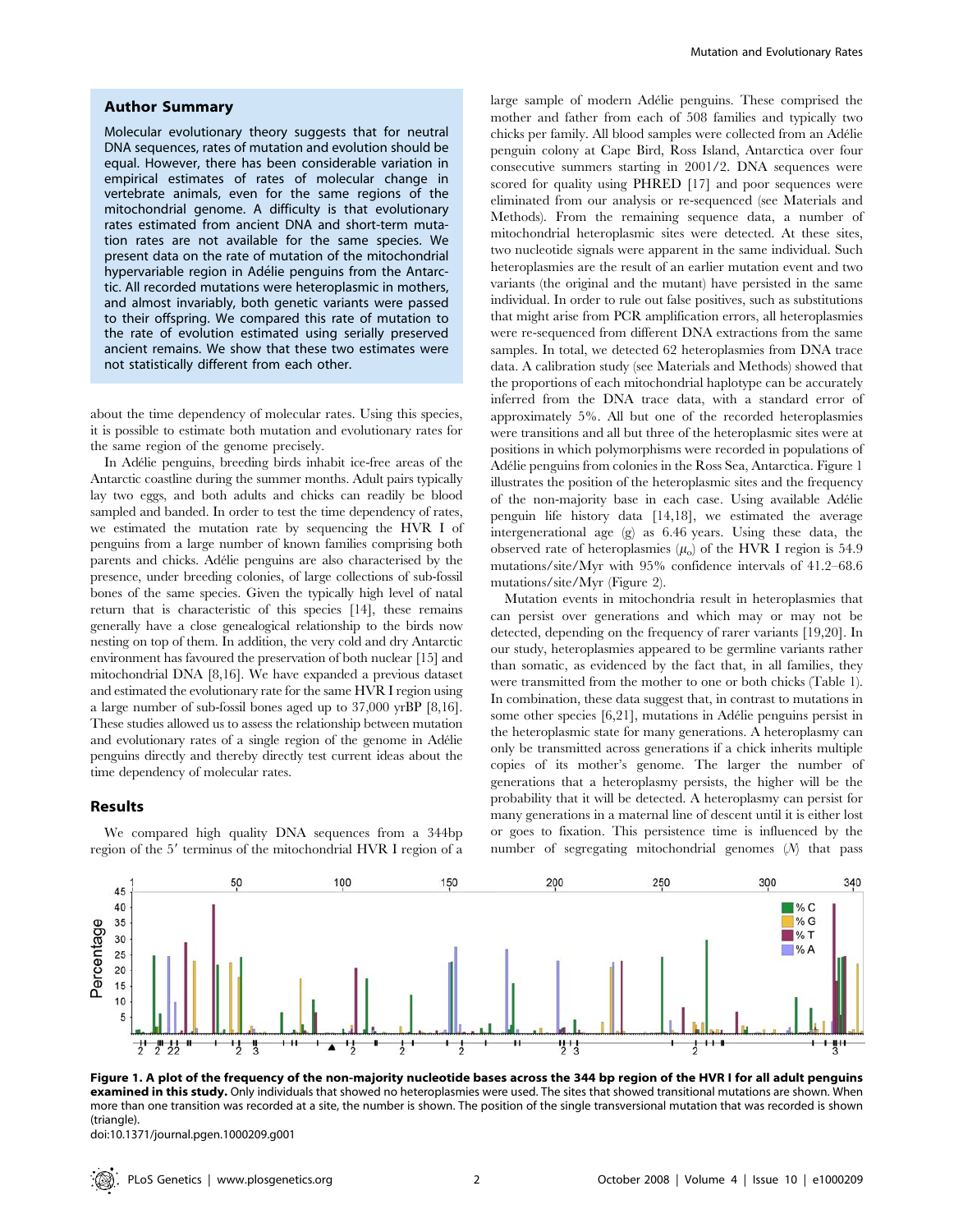

Figure 2. The estimates of the frequency of observed heteroplasmies ( $\mu$ <sub>o</sub>) with the mean and 95% confidence intervals are shown. The distribution, mode and confidence intervals of the mutation rate  $(\mu)$  derived from modeling the inter-generational persistence of the heteroplasmies are also shown. The posterior probability densities of the evolutionary rate (k), estimated from 162 ancient penguin bones of known ages, are shown below the line. The median and 95% intervals are given. doi:10.1371/journal.pgen.1000209.g002

through the inheritance bottleneck. For human oocytes,  $N$  has been estimated to be between 15 and 70 [19,22].

Our estimate of the mutation rate is affected by our ability to discriminate between low frequency heteroplasmies and noise in DNA trace data. If we set the threshold detection level too low, we would mistakenly include 'noise' as evidence of heteroplasmies. To avoid such false positives, at least one of the two chicks had to have a haplotype that exceeded a threshold level. As a result of a calibration study (Materials and Methods), we set a detection threshold frequency  $(\theta)$  of 23%. Our further analyses take account of the expected number of heteroplasmies that are excluded using this threshold.

We used a recently developed model [23] to take account of the above factors in our estimate of the mutation rate. The model defines the rate at which new mutations enter the germ-line  $(\alpha)$ . Assuming these mutations are neutral and that each mutation is equally likely to be transmitted to the next generation, only 1/N of these mutations are expected to go to fixation, so  $\mu = \alpha/N$ . This model [23] assumes that we can only observe a heteroplasmy when the proportion of a new haplotype exceeds  $\theta$ . This model also assumes that if  $\theta = 0.23$ , most heteroplasmies are lost without reaching this proportion, and most heteroplasmies that reach this level do not go to fixation. If  $N$  were doubled, then the number of heteroplasmies that reach the threshold halves, but the observed persistence of those that reach it, doubles. Hence, the rate of observed heteroplasmies  $(\mu_o)$  is independent of N, and approximated by the expression  $2\alpha/\ln(1/\theta-1)$  [22]. Thus for the threshold  $\theta = 0.23$ ,  $\mu_{\rm o} \approx 2.417\alpha$ , so  $\mu \approx 0.414 \mu_{\rm o}/N$ .

The ratio of the heteroplasmic variants present in mothers and chicks was estimated from the relative peak heights in DNA trace data for each individual (Table 1). These represent the relative proportions of each of the four possible nucleotides at any given position in a DNA sequence. Using the binomial distribution to model the inheritance of heteroplasmies, we showed that for a large  $N$  there is little difference in heteroplasmy ratios between mothers and chicks. We used this finding to infer  $N$ , from the distribution of differences in heteroplasmy ratios of mothers and chicks. These differences are summarised in Figure 3.

We present here a brief description of the method used to estimate N. A more detailed description is found in [23]. From Table 1, we calculated the mean square difference in the frequency of haplotypes (as estimated by the peak heights in DNA trace data) between mothers and chicks, which we designated the "raw variance"  $(\hat{\sigma}_{raw}^2)$ . The raw variance is dependent on the actual heteroplasmy difference between mother and chick, which we designated the "genetic variance"  $(\sigma^2_{\text{genetic}})$ and the uncertainties in measuring the heteroplasmy, known as the "measurement variance" ( $\sigma$ <sup>2</sup><sub>measure</sub>). The genetic variance was estimated by subtracting the measurement variance from the raw variance. N was estimated from this using the variance of a binomial distribution. We also estimated the uncertainties in our analysis. For a Gaussian distribution, the variance in the sample variance is var  $(\hat{\sigma}^2) = (n-1)/n^2 \sigma^4$  [24], where *n* is the number of samples and  $\sigma^2$  represents the true variance.

Within the data in Table 1, there are 123 mother-chick pairs, with mean square difference  $\hat{\sigma}_{\text{raw}}^2 = 1.15 \times 10^{-2}$  (corresponding to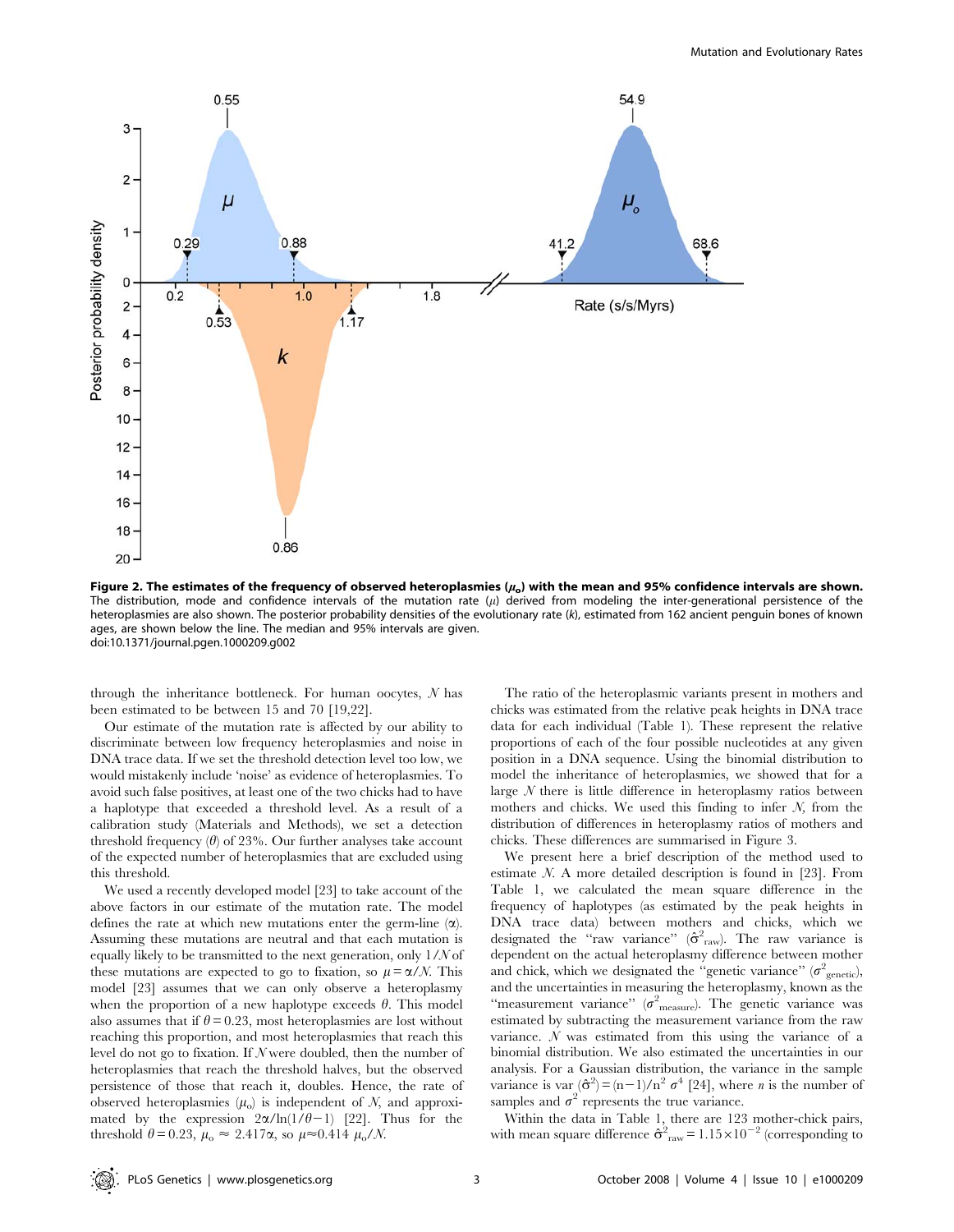Table 1. Details of heteroplasmies recorded from pedigree material of Adélie penguin families.

Ratio of heteroplasmic sites in each

|                                       | Heteroplasmy | family member |                  |                        |
|---------------------------------------|--------------|---------------|------------------|------------------------|
| Variable<br><b>Nucleotide</b><br>Site |              | Mother        | <b>Offspring</b> |                        |
| 57                                    | A/G          | 55:45         | 43.5:56.5        | 42.5:57.5              |
| 333                                   | T/C          | 50:50         | 54:46            | 62:38                  |
| 277                                   | T/C          | 49:51         | 40:60            | 46:54                  |
| 58                                    | G/A          | 40.5:59.5     | 44:56            | 25:75                  |
| 39                                    | C/T          | 62:38         | 55:45            | 60.5:39.5              |
| 330                                   | G/A          | 47.5:52.5     | 39.5:60.5        | 35.5:64.5              |
| 206                                   | T/C          | 49.5:50.5     | 59.5:40.5        | 54.5:45.5              |
| 27                                    | C/T          | 70:30         | 66.5:33.5        | 69:31                  |
| 254                                   | G/A          | 65.5:34.5     | 72:28            | 72:28                  |
| 18                                    | G/A          | 49:51         | 65.5:34.5        | 53.5:46.5              |
| 104                                   | C/T          | 71.5:28.5     | 62.5:37.5        | 66.5:33.5              |
| 326                                   | A/G          | 71:29         | 31:64            | 32.5:67.5              |
| 13                                    | A/G          | 64:36         | 59:41            | 52:48                  |
| 21                                    | G/A          | 52.5:47.5     | 43:57            | 41:59                  |
| 273                                   | A/G          | 70:30         | 58.5:41.5        | 65.5:34.5              |
| 335                                   | T/C          | 59.5:40.5     | 79.5:20.5        | 47:53                  |
| 203                                   | T/C          | 68:32         | 48:52            | 64.5:35.5              |
| 4                                     | T/C          | 59.5:40.5     | 47.5:52.5        | 50:50                  |
| 50                                    | G/A          | 47:53         | 56.5:43.5        | 48.5:51.5              |
| 209                                   | T/C          | 69.5:30.5     | 75.5:24.5        | 78.5:21.5 <sup>2</sup> |
| 104                                   | C/T          | 76:24         | 71:29            | 57.5:42.5              |
| 87                                    | C/T          | 19:81         | 31:69            | 17.5:82.5              |
| 75                                    | A/G          | 71.5:28.5     | 72.5:27.5        | 73.5:26.5              |
| 26                                    | C/T          | 65:35         | 60.5:39.5        | 65.5:34.5              |
| 58                                    | G/A          | 71:29         | 50:50            | 60:40                  |
| 132                                   | T/C          | 49.5:50.5     | 47.5:52.5        | 34:66                  |
| 166                                   | A/G          | 16:84         | 28:72            | 16.5:83.5              |
| 148                                   | A/G          | 40:60         | 21.5:78.5        | 33.5:66.5              |
| 58                                    | A/G          | 37.5:62.5     | 44.5:55.5        | 36.5:63.5              |
| 6                                     | T/C          | 66:43         | 63.5:36.5        | 68:32                  |
| 331                                   | C/T          | 44.5:55.5     | 50:50            | 54:46                  |
| 265                                   | A/G          | 33:67         | 29.5:70.5        | 26:74                  |
| 12                                    | T/C          | 37.5:62.5     | 49:51            | 56.5:43.5              |
| 155                                   | G/A          | 77.5:22.5     | 72:28            | 66.5:33.5              |
| 209                                   | T/C          | 51:49         | 50:50            | 34:66                  |
| 12                                    | T/C          | 39.5:60.5     | 49.5:50.5        | 42.5:57.5              |
| 155                                   | G/A          | 71:29         | 73:27            | 57.5:42.5              |
| 331                                   | C/T          | 65.5:34.5     | 58.5:41.5        | 61:39                  |
| 18                                    | G/A          | 83:17         | 65.5:34.5        | 73.5:26.5              |
| 77                                    | T/C          | 52.5:47.5     | 61:39            | 63.5:36.5              |
| 127                                   | A/G          | 39:61         | 34:66            | 47.5:52.5              |
| 278                                   | C/T          | 46:54         | 45:55            | 42:58                  |
| 201                                   | A/G          | 31.5:68.5     | 48:52            | 53.5:46.5              |
| 265                                   | A/G          | 57:43         | 70:30            | 70.5:29.5              |
| 114                                   | C/T          | 73:27         | 75:25            | 52.5:47.5              |

Table 1. cont.

Ratio of heteroplasmic sites in each family member

| Variable<br><b>Nucleotide</b> |                     |               |                  |              |
|-------------------------------|---------------------|---------------|------------------|--------------|
| Site                          | <b>Heteroplasmy</b> | <b>Mother</b> | <b>Offspring</b> |              |
| 71                            | T/C                 | 38:62         | 36:64            | $\mathbf{1}$ |
| 47                            | G/A                 | 35:65         | 27.5:72.5        | 45.5:54.5    |
| 180                           | T/C                 | 70.5:29.5     | 60:40            | 69:31        |
| 270                           | A/G                 | 74.5:25.5     | 75.5:24.5        | 92:8         |
| 320                           | T/C                 | 46:54         | 41.5:58.5        | 26.5:73.5    |
| 182                           | G/A                 | 65:35         | 74:26            | 72.5:27.5    |
| 21                            | G/A                 | 43.5:56.5     | 63:37            | 1            |
| 209                           | T/C                 | 58.5:41.5     | 47:53            | 26:74        |
| 101                           | C/T                 | 69:31         | 68:32            | 77:23        |
| 127                           | A/G                 | 42.5:57.5     | 28.5:71.5        | 19.5:80.5    |
| 115                           | T/C                 | 45:55         | 35.5:64.5        | 31.5:68.5    |
| 14                            | T/C                 | 71.5:28.5     | 63:37            | 63:37        |
| 94                            | T/G                 | 54:46         | 50:50            | 60.5:39.5    |
| 331                           | C/T                 | 70.5:29.5     | 66.5:33.5        | 66:34        |
| 203                           | T/C                 | 60:40         | 58.5:41.5        | 56.5:43.5    |
| 4                             | T/C                 | 49.5:50.5     | 50:50            | 51.5:48.5    |
| 50                            | G/A                 | 48.5:51.5     | 41.5:58.5        | 50:50        |

<sup>1</sup>Indicates one chick only in this family.

<sup>2</sup>Indicates a third heteroplasmic chick (209 T/C 91.5:8.5) in this family. Bold indicates examples of heteroplasmies at two sites in a mother and her chicks.

doi:10.1371/journal.pgen.1000209.t001

a root mean square of 10.71%) with estimator variance var  $\left(\hat{\sigma}_{\text{raw}}^2\right) = 122/12\hat{3}^2 \times (1.15 \times 10^{-2})^2 = 2.12 \times 10^{-6}$ . From the calibration study, each measurement has variance  $\hat{\sigma}^2$ <sub>measure</sub> = 2.14×10<sup>-3</sup> (i.e. a standard error in measurement of 4.62%) with estimator variance var  $\langle \hat{\sigma}^2_{\text{measure}} \rangle = 3.58 \times 10^{-7}$ . Then the genetic variance is  $\hat{\sigma}_{\text{genetic}}^2 = \hat{\sigma}_{\text{raw}}^2 - 2\hat{\sigma}_{\text{measure}}^2 = 7.18 \times 10^{-3}$  with estimator variance var  $\left(\hat{\sigma}_{\text{genetic}}^2\right)$  = var  $\left(\hat{\sigma}_{\text{raw}}^2\right)$ +2 var  $\left(\hat{\sigma}_{\text{measure}}^2\right)$  = 2.83×10<sup>-6</sup> (corresponding to  $(8.48\pm0.99)\%$ ). If the proportion of each haplotype inherited by the chick comes from a binomial distribution with population size N then  $\sigma_{\text{genetic}}^2 = p(1-p)/N$ , where p is the mother's heteroplasmy ratio. The expression  $p(1-p)$  varies little, so we use the mean value of 0.234 to estimate 1/  $N = 0.0319 \pm 0.0075$  (standard error), which then becomes  $N = 31.3$  (95% confidence interval 21.5–57.9). Using a more detailed model [23], we found that the posterior distribution of  $N$ had a median value 38.3 and HPD 95% confidence intervals 24.3 to 63.3. Using a maximum likelihood estimation, the corresponding point estimate for  $\mu$  is 0.55 mutations/site/Myrs with a HPD 95% confidence interval of 0.29–0.88 mutations/site/Myrs (Figure 2). A number of authors have recently reported similar high rates of mutation from organisms as phylogenetically diverse as Caenorhabditis elegans [25] and humans [5,6,7,26].

In order to compare an evolutionary rate with this mutation rate, we expanded on an earlier study [8,16] that analysed 96 known age sub-fossil bones of Adélie penguins to determine the evolutionary rate for the HVR I region. For this study, we sequenced an additional 66 bones of ages up to 37,000 years (Tables S1) and estimated the rate of evolution for the same 344 bps of the HVR I region used to estimate the mutation rate. These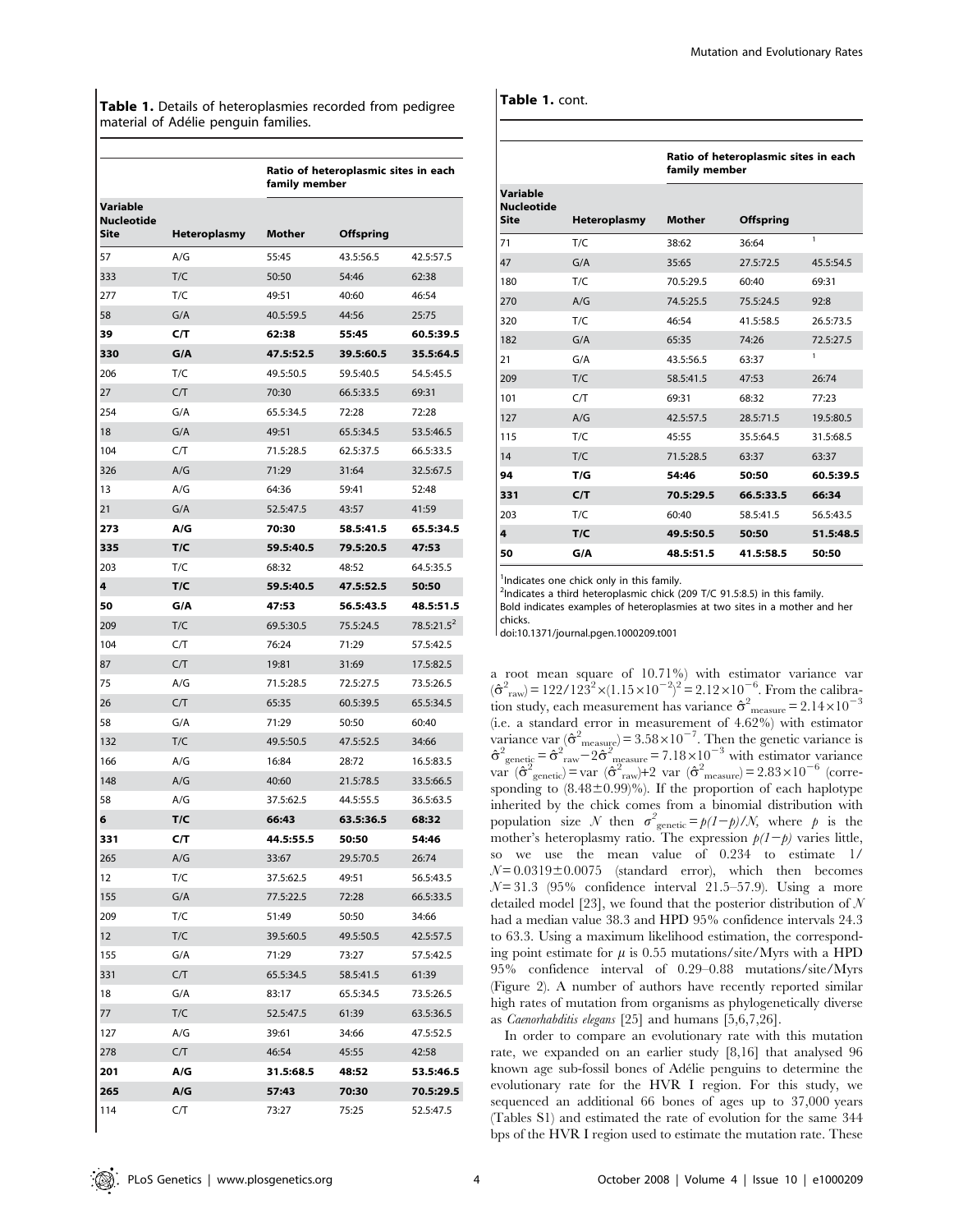

Figure 3. The distribution of differences between the two haplotypes in heteroplasmic mothers and their chicks is shown, as determined by DNA trace peak heights. The curved line represents the prediction of the model, given the estimated number of mitochondria transmitted between mothers and chicks  $(N = 36.5)$ 

doi:10.1371/journal.pgen.1000209.g003

data were characterised by 156 segregating sites and a nucleotide diversity of 0.049 ( $\pm$ 0.006 S.E.). The majority of the substitutions were transitional changes  $(0.047 \pm 0.006 \text{ S.E.})$ . We estimated the rate of evolution using a Bayesian Markov chain Monte Carlo (MCMC) approach, as implemented in the software Bayesian Evolutionary Analysis Sampling Trees (BEAST v1.3) [27]. An MCMC simulation of 20 million steps, with the first 500,000 steps discarded as the burn-in time, estimated  $k$  to be between 0.53 and 1.17 substitutions/site/Myr (95% HPD) with a median value of 0.86 substitutions/site/Myr. Our previous median estimate of k was 0.96 substitutions/site/Myr and our new analysis reduced the confidence interval from 0.53 to 1.43 [8]. Our analysis showed that the results were not significantly dependent upon the priors.

In relation to the power of our analysis, if  $\mu$  was, for example, four times as large as we observed, we would have recorded approximately four times as many heteroplasmies. Hence, the relative size of the confidence interval would be reduced by a factor of two (but as  $\mu$  quadruples, the absolute size of the confidence interval would double). Approximating the posterior distributions of  $\mu$  and k as normal distributions, we find that for  $\mu$ <0.44 or  $\mu$ >1.44, we could reject the null hypothesis ( $\mu$  = k) at the 95% confidence level.

# **Discussion**

The estimation of rates of molecular change is one of the most important exercises in evolutionary biology. Using a pedigree approach and a recently reported mathematical model, we have estimated the mutation rate for the Adélie penguin hypervariable region of the mitochondrial genome as 0.55 mutations/site/Myr. This rate is likely to represent the best estimate of the real mutation rate of the species, excluding lethal mutations. It is similar to rates estimated for the same hypervariable region for humans [see 6 for a summary]. However, it is widely accepted that a range of factors can contribute to inaccurate estimates of rates of molecular change [28]. In relation to longer term evolutionary rates, these factors range from uncertainty in the timing of calibration points, such as the presence of older undiscovered fossils, incorrect phylogenetic relationships among the forms being studied and imprecise estimates of the levels of genetic divergence. However, estimates of mutation rates have not generally been subject to the same level of scrutiny, stemming from an assumption that mutation rate estimates are inherently more precise. It is now clear that some previous estimates of mutation rates from pedigree data have also been subject to a range of errors, e.g. earlier less sensitive DNA sequencing technologies. In addition, different studies have treated heteroplasmies in different ways, with consequent effects on mutation rates. Some studies have included heteroplasmies in the estimation of mutation rates [e.g. 5], while some have not [e.g. 29]. Others have included them but weighted their contribution to the estimation of rates [6]. Howell [7] estimated a mutation rate for the control region of the human mitochondrial genome assuming that each heteroplasmy contributes to the actual mutation rate. According to our model, this assumption over-estimates  $\mu$  by a factor of 5. Thus the authors assume  $\mu = \alpha$ , using our notation. The authors go on to suggest that theirs is an under-estimate of  $\alpha$ . In addition, the unique nature of mitochondrial DNA has not been widely appreciated when calculating mutation rates and we suggest that many of these issues are likely to have contributed to poor estimates of mitochondrial mutation rates. The recently reported model [23] explicitly takes account of the above issues and we suggest such analyses are necessary to estimate mutation rates accurately.

When we take these factors into consideration, our comparative data on molecular rates of change illustrate that for the 5' end of the mitochondrial HVR I in Adélie penguins, the short-term mutation and longer-term evolutionary rates are similar (Figure 2). The respective confidence intervals overlap and they cannot be distinguished statistically  $(p = 0.13)$ . Hence, the hypothesis that molecular rates vary over time [2–4] cannot be supported and our data suggests that the hypervariable region of the mitochondrial genome is evolving neutrally.

Emerson [30] has recently criticised the reliability of some of the data that underlie the proposed relationship between rate estimates and time. Based on a reanalysis of the studies used to estimate rates, Emerson suggested that, for the mitochondrial control region of vertebrate animals, there is little or no relationship between molecular rates and time (see Figure 5b in 29]. In a response to this critique, Ho et al. [31] not only defended their earlier analysis but, based on a reanalysis of ancient DNA data from bison, argued that there is evidence for time dependency of rates over periods less than 1–2 Myrs (see Figure 1 from [4]). Using a sliding window approach where the authors analysed bison samples from a range of ages, they showed that ancient bison DNA sequences from 0–10,000 yrBP evolved at a rate higher than that recorded for older samples, e.g. 0–50,000 yrBP. These rate distributions are, however, not statistically different from each other and the likely effects of small sample sizes remain unresolved. Emerson [30] also questioned estimates of molecular rates based on ancient DNA and suggested that they may generally be upwardly biased. This could be, for example, due to a reduction in population size over the time period studied. This would result in higher rates of fixation of even deleterious mutations and thereby result in an increase in molecular rates. However, since high molecular rates have been observed in ancient DNA studies of such diverse groups as primates, artiodactyls, rodents and birds [3], such a universal population decline in all these species seems unlikely.

Finally, our data do not support the concept of a time dependency of molecular rates. If there is a decline in molecular rates in Adélie penguins over time, it is not apparent over the 37,000 year time period examined in this study. Ho et al. [31] suggested from their data that such a decline should have been observed over the time period we studied. We suggest that, the differences in rates of mutation and evolution that have been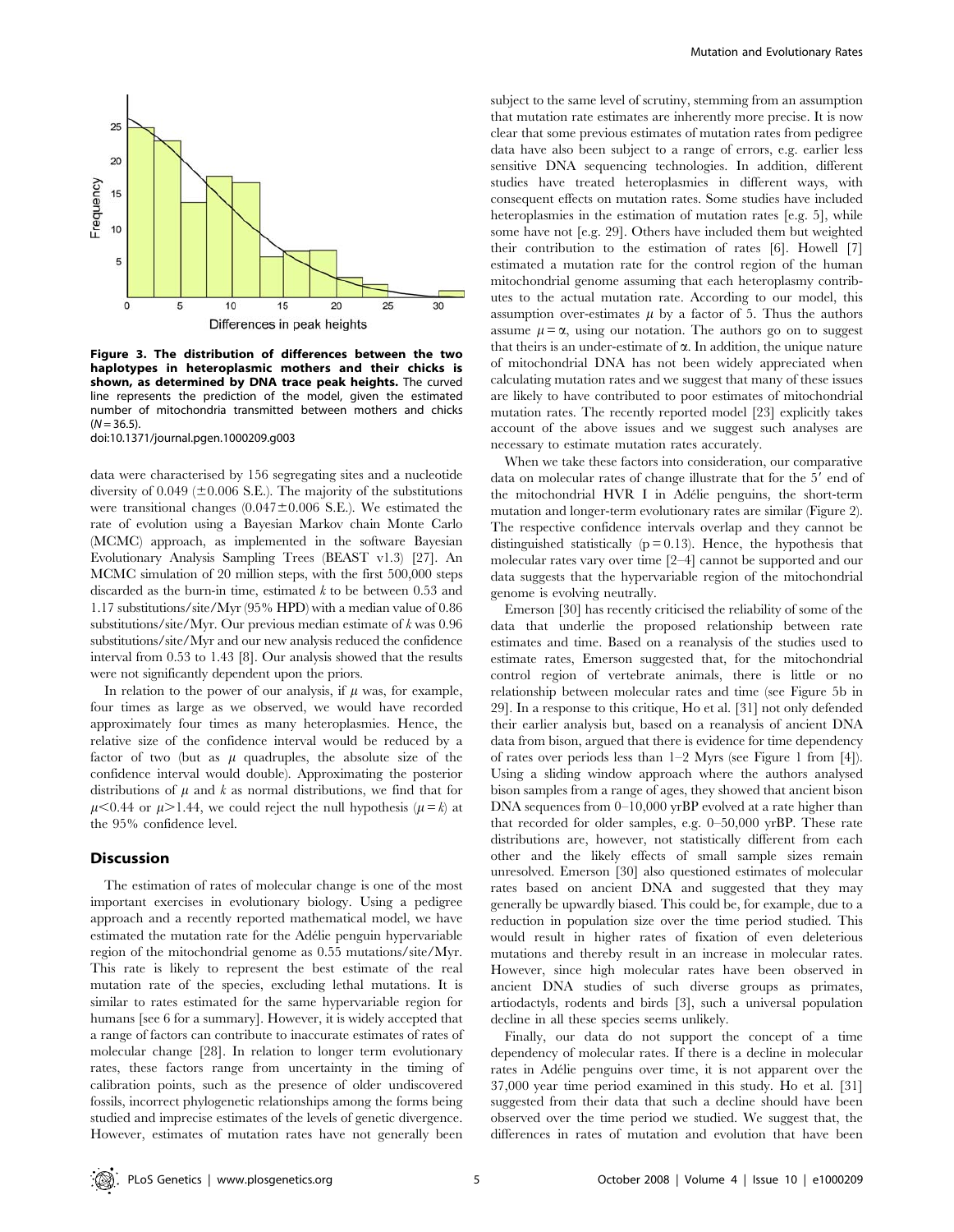detected in some studies may be due to empirical errors associated with heteroplasmy and/or inaccuracies associated with calibration methods.

# Materials and Methods

#### Study Site

The study was conducted at the Northern Cape Bird Adélie penguin colony, Ross Island, Antarctica (Figure 4). All samples were blood collected within an approximately 1000m area within the colony in order to minimise any disturbance to the colony as a whole. Bleeding protocols were approved by Massey University Animal Ethics Committee permits numbers 00/161 and 03/89. Permission to restrain, take blood and work in the Cape Bird Adélie penguins colony was given by Antarctica New Zealand permit numbers 00/007, 01/007, 02/007, 03/030 and 04/030. Blood sampling was typically conducted from the middle of December, soon after the first eggs had hatched, to early January. During this period, the chicks never leave the nest and are always attended by an adult bird. The parents take turns at guarding the chicks and change over every one to three days [14,18]. During

Mutation and Evolutionary Rates

this period, the adult away from the nest feeds at sea. On his/her return to the nest, there is a ritualistic exchange that consists of highly visible greeting calls before the birds change roles and the sitting bird leaves to feed at sea. Family groups were initially identified by the presence of two adult birds and two chicks at a nest site. The adult bird behaviour was then observed; two birds were only considered to be a pair if they were seen to exchange greetings calls and defend the nest when approached. Once family groups had been identified, the nest location was marked, and the adults and chicks removed from the nest. Adults were restrained with a hand net or shepherd's crook, and chicks were caught by hand. The adult birds were placed in a bag and weighed using either a 5 or 10kg Pesola balance. Adult Adélie penguins were permanently marked using a flipper band. These bands had numerals that can be read easily using 8–10 X binoculars from a distance of 10m. Chicks were weighted using either a 1kg or 0.5kg Pesola balance. Typically, 100ml blood samples were taken from the intertarsal vein of adults, using a 1ml syringe with a 25 gauge needle, after the leg had been cleaned with 70% ethanol. Each syringe was washed with 0.2M di-potassium EDTA, preventing the blood from coagulating. The samples were subsequently stored



Figure 4. Location of the study site at Cape Bird, Ross Island, Antarctica. doi:10.1371/journal.pgen.1000209.g004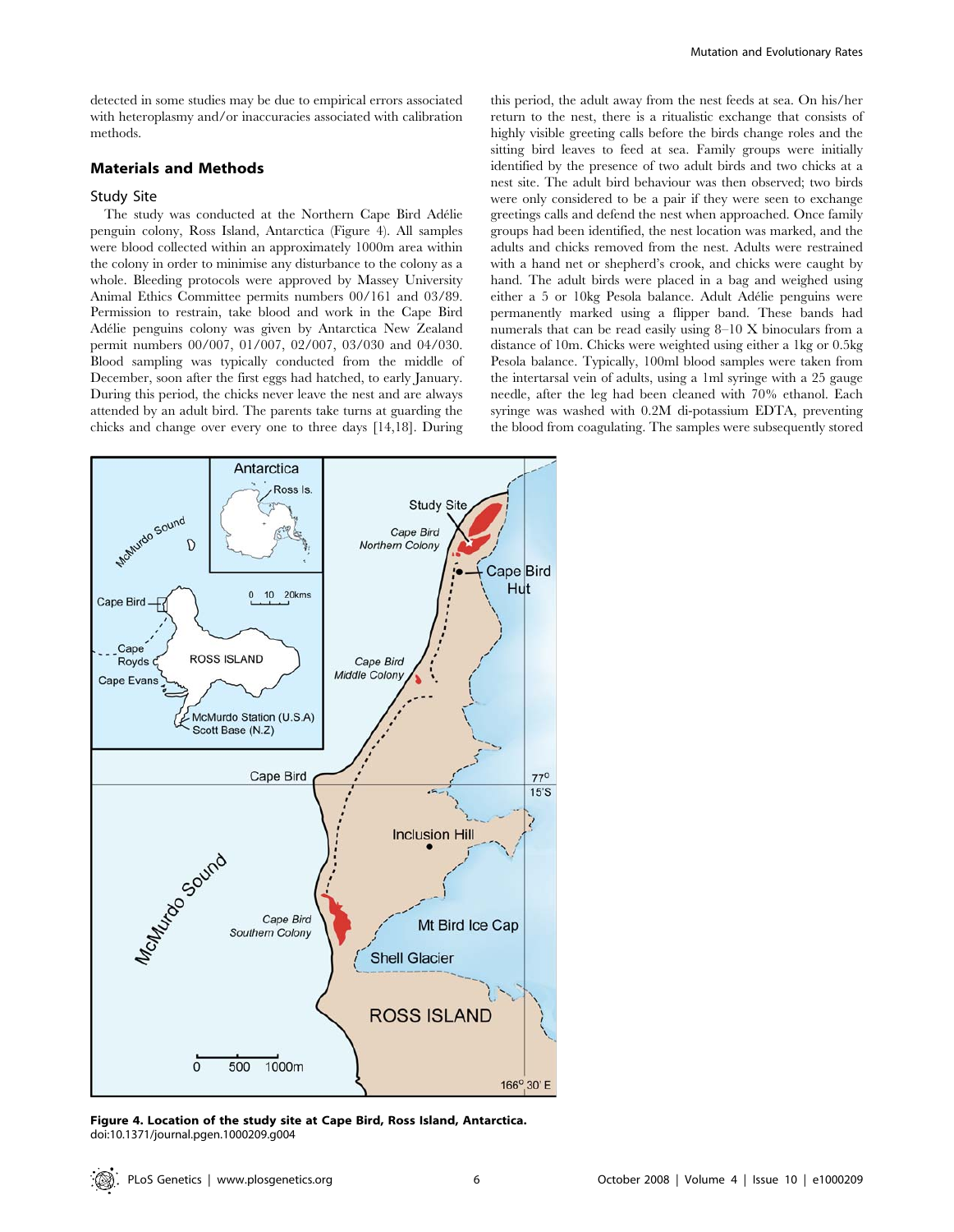in pre-labelled tubes containing 1 ml of preservation buffer [32] and stored at  $4^{\circ}$ C on return to the laboratory. While the adults were bled, the chicks were kept confined to a small bag for warmth and protection. Chicks were similarly bled; however, blood was generally collected from the foot intra-digital vein using a 0.5ml syringe with a 29 gauge needle. All birds were returned to the nest and the temporary nest marker removed. Nests were then observed to ensure that one of the adults resumed guarding the chick. Typically, only pairs with two chicks were sampled. The collection dates and samples used in the study are as follows: from the 1993/4 and 1994/5 breeding seasons, there were five nests comprising 25 individuals; in the 2001/2 breeding season, there were 181 nests comprising 537 individuals; in the 2002/3 breeding season, there were 223 nests comprising 881 individuals; in the 2003/4 breeding season there were 132 nests comprising 525 individuals and finally, in the 2004/5 breeding season, there were 170 nests comprising 650 individuals. In total 2618 individuals from 711 families were collected.

### Molecular Methods

DNA was extracted from the blood/Queens buffer mixture using a Chelex-based method [33]. For each sample, 10 µl of blood was mixed with 80  $\mu$ l of 10% w/v Chelex (Biorad) in water and heated to  $90^{\circ}$ C for 25 mins in a thermal cycler. After allowing the sample to cool to room temperature, the sample was centrifuged for 1 min at 16,000g in a microcentrifuge. For each amplification reaction,  $1 \mu$  of supernatant was used as template. Polymerase Chain Reaction (PCR) amplifications were carried out in 25 µl volumes containing 1 µl of Chelex-extracted DNA, 1U of Platinum Taq (Invitrogen), 1.5 mM MgCl<sub>2</sub>, 2  $\mu$ g/ $\mu$ l bovine serum albumin,  $0.4 \mu M$  of each primer and  $200 \mu M$  of each dNTP. Samples were amplified using a Applied Biosystems 9700 thermal cycler at  $94^{\circ}$ C for 10 sec,  $50^{\circ}$ C for 10sec and  $72^{\circ}$ C for 25 sec for 35–40 cycles. The HVRI region of the mitochrondrial genome was amplified using primers specific to Adélie penguins AH530 (5'- CTGATTTCACGTGAGGAGACCG-3') and L-tRNA<sup>Glu</sup> (5'-CCCGCTTGGCTTYTC TCCAAGGTC-3') (reference numbers correspond to the sequence deposited in GenBank, accession no. AF272143). All PCR products were purified using either PCR product purification columns (Qiagen) or magnetic beads (Agencourt). PCR products were directly sequenced using the ABI PRISM BigDye Terminator Cycle Sequencing Kit (Applied Biosystems) and analysed on either an ABI 377 automated sequencer or an ABI 3730 automated DNA sequencer. All sequences were analyzed using the computer program PHRED (CodonCode, Dedham, MA). After base calling, PHRED assigns a quality value to each base call ranging from 0 to 60, with higher values corresponding to higher sequence quality. The quality values are logarithmically linked to error probabilities, e.g. a PHRED quality score of 10 corresponds to an accuracy of the base call of 90%, whereas a PHRED quality score of 50 matches a correctness of the base call of 99.999%. In this study, sequences were accepted if  $\geq 90\%$  of the bases had quality scores over 20. Sequence alignment and mutation identification was performed using the Sequencher package (GeneCodes, Ann Arbor, MI). Mixed base calling was set in Sequencher at a detection threshold of 30%. Sequencher defines this in terms of the lower peak being at least 30% of the height of the higher, to be scored as a potential mixed base position. In this study, we have defined the detection threshold for mixed bases in terms of the ratio of absolute peak heights to the total signal. The Sequencher threshold then becomes a threshold of 23% under this definition. This threshold was chosen as an appropriate detection threshold to minimise the chance of false positives in the data.

We examined this threshold by performing a calibration study to test the accuracy of detecting heteroplasmic bases in this region of HVR I empirically. Two different Adélie penguin haplotypes were chosen that differ at 28 positions within the 344bp region of HVR I considered in this study. The HVR I region was amplified from each of these samples using the primers AH-530 and L-tRNA<sup>Glu</sup>. After purification, each PCR product was ligated into the vector pCR 2.1 (Invitrogen) and sequenced. Each haplotype clone was linearised and the concentration determined using spectroscopy. Haplotype mixes representing heteroplasmy at different haplotype ratios were generated by mixing the two haplotype clones (Table S2). These samples were amplified and sequenced as described previously. The trace data from each of these haplotype mixes were analysed and our ability to discriminate the heteroplasmic positions accurately was tested. To do this, at each heteroplasmic site, we plotted the expected haplotype ratios against the observed ratios (Figure S1). At each heteroplasmic position, the value should be 1 if the observed ratio is the same as the expected. If the value is  $>1$  or  $\leq$ 1, this represents an under-estimate and an over-estimate of the ratio, respectively.

These data show a clear position dependency of each site to estimate the original haplotype ratio accurately, with some sites consistently over-estimating or under-estimating the ratio within each of the mixed samples. From this analysis, we calculated that there is approximately a 5% error in determining haplotype ratios based on a single heteroplasmic position from trace data.

Background noise in DNA trace data is a significant factor when detecting heteroplasmic bases. The variability of peak heights and noise in trace data results in a different level of sensitivity for heteroplasmy detection at different positions. To test the variability of noise within and between sequences, we extracted the noise profile from ten independent sequences for each of the test samples. We determined the sequence of the noise in each sample and aligned these sequences. This revealed that the noise sequence was conserved between samples with 68% identity. A comparison of the noise profiles for each sequence suggested that the noise profile is highly conserved between sequences (data not shown).

The accuracy of detecting heteroplasmic bases is dependent on the noise profile of each sequence. The position of the peak noise is important, as this represents the first site that could be called a false positive. We compared the height of the minor peak at each of the 28 heteroplasmic positions to the peak noise in each of the haplotype mixes. In each haplotype mix, the number of heteroplasmic bases above and below the peak noise threshold were scored (Table S2). From these data, it is clear that at the lower haplotype ratios (10:90 and 20:80) a number of the heteroplasmic bases are lower than the noise threshold. Even with the 30:70, samples not all the heteroplasmic positions can be discriminated from the noise. This finding reduces the sensitivity of heteroplasmy detection and indicates that setting a low detection threshold in an attempt to increase the sensitivity of heteroplasmy detection will also result in an increased likelihood of scoring false positives. These data suggest a detection threshold between 20 and 30% is the most appropriate to maximise sensitivity while, at the same time, minimising the chance of false positives.

Next we tested the ability of the program Sequencher to detect the heteroplasmic positions accurately within each haplotype mix at different threshold settings. The trace data from each haplotype mix were analysed for secondary peaks at three different detection thresholds using Sequencher (Table S3). In each experiment, the ability to detect the heteroplasmic positions for different haplotype ratios with different detection thresholds was tested, the number of correct bases were determined and false positives were scored (Table S3).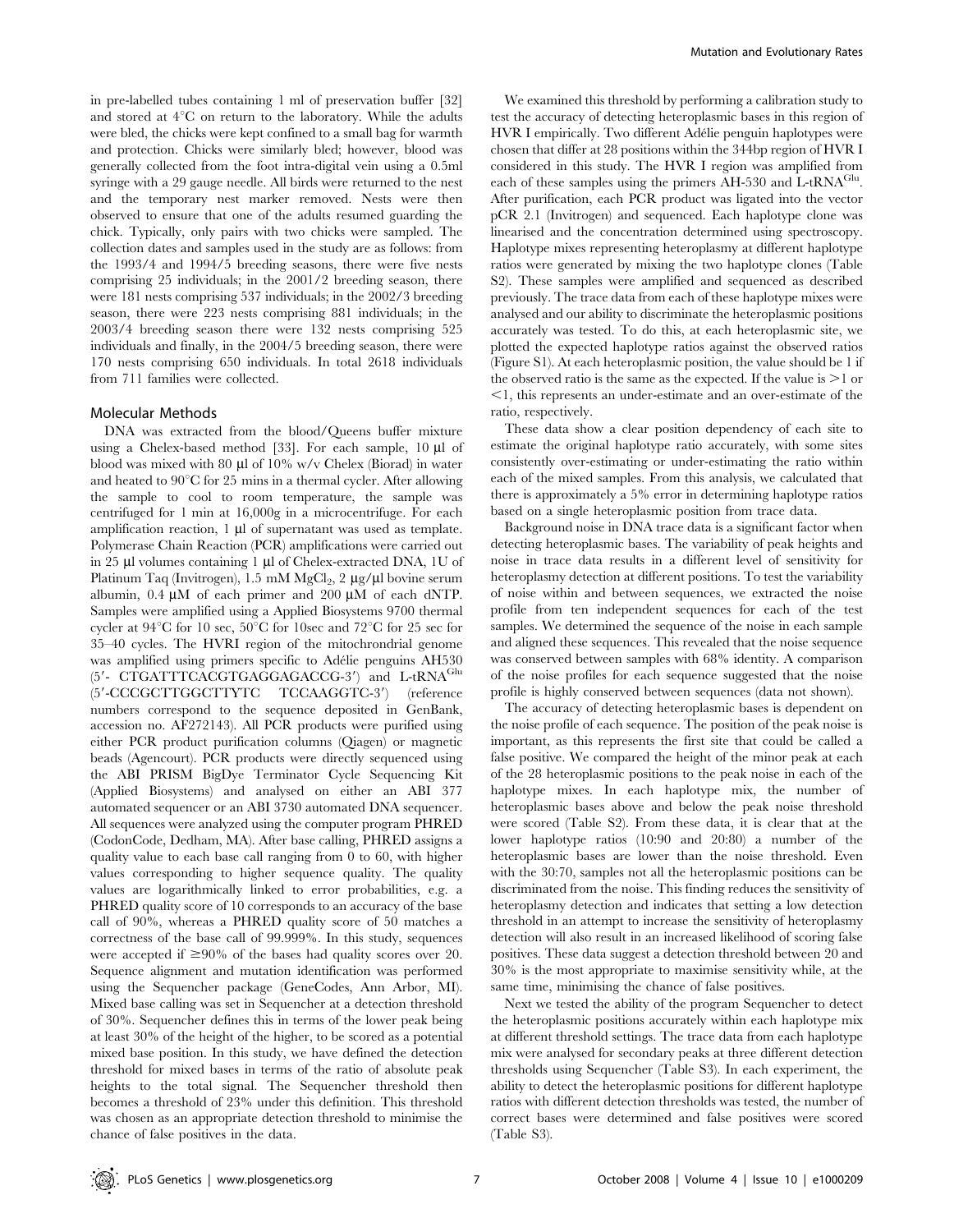This experiment demonstrates that when the threshold is reduced below 23%, for the sequences in this study, the number of heteroplasmic positions detected increases slightly but false positives are included. This supports the use of a detection threshold of 23% for these sequences as a threshold that maximises accuracy and minimises false positives. Table 1 provides details of the level of heteroplasmy in mothers and chicks, as estimated by the peak heights in DNA trace data.

#### Evolutionary Rate Estimation

Summary statistics were estimated using Molecular Evolutionary Genetics Analysis (MEGA) v3.1 [34]. The number of variable sites was 156. There were 104 informative sites and 52 singletons. The base composition of the region was as follows: (%T) 31.1, (%C) 18.7, (%A) 30.5, (%G) 19.7. The average pair-wise distance between the sequences was  $0.049 \ (\pm 0.006)$  per site; the transition and transversion substitutions were  $0.047$  ( $\pm 0.006$ ) and  $0.002$  $(±0.000)$  per site respectively. The evolutionary rate was estimated using Bayesian Evolutionary Analysis Sampling Trees (BEAST) v1.3 [27] with 20 million steps in an MCMC simulation (500,000 step burn-in time). When running an MCMC chain, the number of independent observations is less than the total length. The chain is not random in tree space and the information in each observation is not totally separate from the information in other observations. BEAST circumvents this problem of autocorrelation by adjusting the sample size. The effective sample size is calculated in BEAST as the total chain length divided by the chain autocorrelation coefficient (both metrics are produced by BEAST). Hence, the ESS is 19.5 million/182243.0 = 107.

#### Supporting Information

Figure S1 Position dependency of heteroplasmy ratios. Combined plot of expected versus observed heteroplasmy ratios for haplotype mixes, as shown by different colours.

Found at: doi:10.1371/journal.pgen.1000209.s001 (25.55 MB EPS)

#### References

- 1. King JL, Jukes TH (1969) Non-Darwinian Evolution. Science 164: 788–798.
- 2. Penny D (2005) Relativity for molecular clocks. Nature 436: 183–184.
- 3. Ho SYW, Phillips MJ, Cooper A, Drummond AJ (2005) Time dependency of molecular rate estimates and systematic overestimation of recent divergence times. Mol Biol Evol 22: 1561–1568.
- 4. Ho SYW, Larson G (2006) Molecular clocks: when times are a-changin'. Trends in Genetics 22: 79–83.
- 5. Parsons TJ, Muniec DS, Sullivan K, Woodyatt N, Alliston-Greiner R, et al. (1997) A high observed substitution rate in the human mitochondrial DNA control region. Nat Genet 15: 363–368.
- Santos C, Montiel R, Sierra B, Bettencourt C, Fernandez E, et al. (2005) Understanding differences between phylogenetic and pedigree-derived mtDNA mutation rate: a model using families from the Azores Islands (Portugal). Mol Biol Evol 22: 1490–1505.
- 7. Howell N, Smejkal CB, Mackey DA, Chinnery PF, Turnbull DM, et al. (2003) The pedigree rate of sequence divergence in the human mitochondrial genome: there is a difference between phylogenetic and pedigree rates. Am J Hum Genet 72: 659–670.
- 8. Lambert DM, Ritchie PA, Millar CD, Holland B, Drummond AJ, et al. (2002) Rates of evolution in ancient DNA from Adélie penguins. Science 295: 2270–2273.
- 9. Leonard JA, Wayne RK, Cooper A (2000) Population genetics of ice age brown bears. Proc Natl Acad Sci USA 97: 1651–1654.
- 10. Shapiro B, Drummond AJ, Rambaut A, Wilson MC, Matheus PE, et al. (2004) Rise and fall of the Beringian steppe bison. Science 306: 1561–1565.
- 11. Shields GF, Wilson AC (1987) Calibration of mitochondrial DNA evolution in geese. J Mol Evol 24: 212–217.
- 12. Waters JM, Dijkstra LH, Wallis GP (2000) Biogeography of a southern hemisphere freshwater fish: how important is marine dispersal? Mol Ecol 9: 1815–1821.
- 13. Pereira SL, Baker AJ (2006) A mitogenomic timescale for birds detects variable phylogenetic rates of molecular evolution and refutes the standard molecular clock. Mol Biol Evol 23: 1731–1740.

Table S1 Details of sub-fossil bones of Adélie penguins used to estimate the evolutionary rate for the mitochondrial HVR I region, in addition to those detailed previously [8]. A total of 62 collection sites and radiocarbon dates of penguin remains from Victoria Land, Antarctica, are listed. A total of 66 bones were obtained from these sites. Carbon-14 dates were supplied by: Geochron Lab.-Krurger Enterprise Inc., Cambridge Massachusetts (conventional and AMS, GX-); IsoTrace Radiocarbon Lab., Toronto (AMS, TO-); NOSAMS, Woods Hole Oceanographic Institution (AMS, OS-); The Institute of Geological and Nuclear Sciences, Lower Hutt, NZ (AMS, NZA-).

Found at: doi:10.1371/journal.pgen.1000209.s002 (0.15 MB DOC)

Table S2 Discrimination of heteroplasmic bases from background noise.

Found at: doi:10.1371/journal.pgen.1000209.s003 (0.04 MB DOC)

Table S3 Threshold accuracy.

Found at: doi:10.1371/journal.pgen.1000209.s004 (0.05 MB DOC)

#### Acknowledgements

We thank the following: D. Ainley, K. Barton, W-H. Chua, W. Cook, E. Esins, B. Hall, R. Heeney, F. Hunter, M. Ives, B. Karl, T. Ohta, T. Parsons, L. Shepherd, H. Spencer, B. Thomas, G. Walter, Y. Wharton, and P. Wilson.

## Author Contributions

Conceived and designed the experiments: CDM DML. Performed the experiments: AD JA GCG PAR. Analyzed the data: CDM AD PAR CB MDW MDH DML. Contributed reagents/materials/analysis tools: AD CB MDW MDH. Wrote the paper: CDM DML. Contributed to the fieldwork: GCG PAR CB. Contributed to the development of the mathematical model: MDW MDH. Conducted the field studies: CDM DML.

- 14. Ainley DG (2002) The Adélie penguin: bellwether of climate change. (Columbia University Press, New York, 2002).
- 15. Shepherd LD, Millar CD, Ballard G, Ainley DG, Wilson PR, et al. (2005) Microevolution and mega-icebergs in the Antarctic. Proc Natl Acad Sci USA 102: 16717–16722.
- 16. Ritchie PA, Millar CD, Gibb G, Baroni C, Lambert DM (2004) Ancient DNA enables timing of the Pleistocene origin and Holocene expansion of two Adélie penguin lineages in Antarctica. Mol Biol Evol 21: 240–248.
- 17. Ewing B, Green P (1998) Base-calling of automated sequencer traces using PHRED. II. Error probabilities. Genome Res 8: 186–194.
- 18. Ainley DG, LeResche RE, Sladen WJL (1983) Breeding biology of the Adélie penguin (University of California Press, Berkeley, Los Angeles and London).
- Rand DM (2001) The units of selection on mitochondrial DNA. Annu Rev Ecol Syst 32: 415–448.
- 20. Ballard JWO, Whitlock MC (2004) The incomplete natural history of mitochondria. Mol Ecol 13: 729–744.
- 21. Ashley MV, Laipis PJ, Hauswirth WW (1989) Rapid segregation of heteroplasmic bovine mitochondria. Nucleic Acids Res 17: 7325–7331.
- 22. Blok RB, Gook DA, Thorburn DR, Dahl H-HM (1997) Skewed segregation of the mtDNA nt 8993 (T->G) mutation in human oocytes. Am J Hum Genet 60: 1495–1501.
- 23. Hendy MD, Woodhams MD, Dodd A (2008) Modelling mitochondrial heteroplasmy. Submitted for publication.
- 24. Weisstein, Eric W. ''Sample Variance Distribution.'' From MathWorld–A Wolfram Web Resource. http://mathworld.wolfram.com/SampleVarianceDistribution. html.
- 25. Denver DR, Morris K, Lynch M, Vassilieva LL, Thomas K (2000) High direct estimate of the mutation rate in the mitochondrial genome of Caenorhabditis elegans. Science 289: 2342–2344.
- 26. Caveilier L, Jazin E, Jalonen P, Gyllensten U (2000) MtDNA substitution rate and segregation of heteroplasmy in coding and noncoding regions. Hum Genet 107: 45–50.